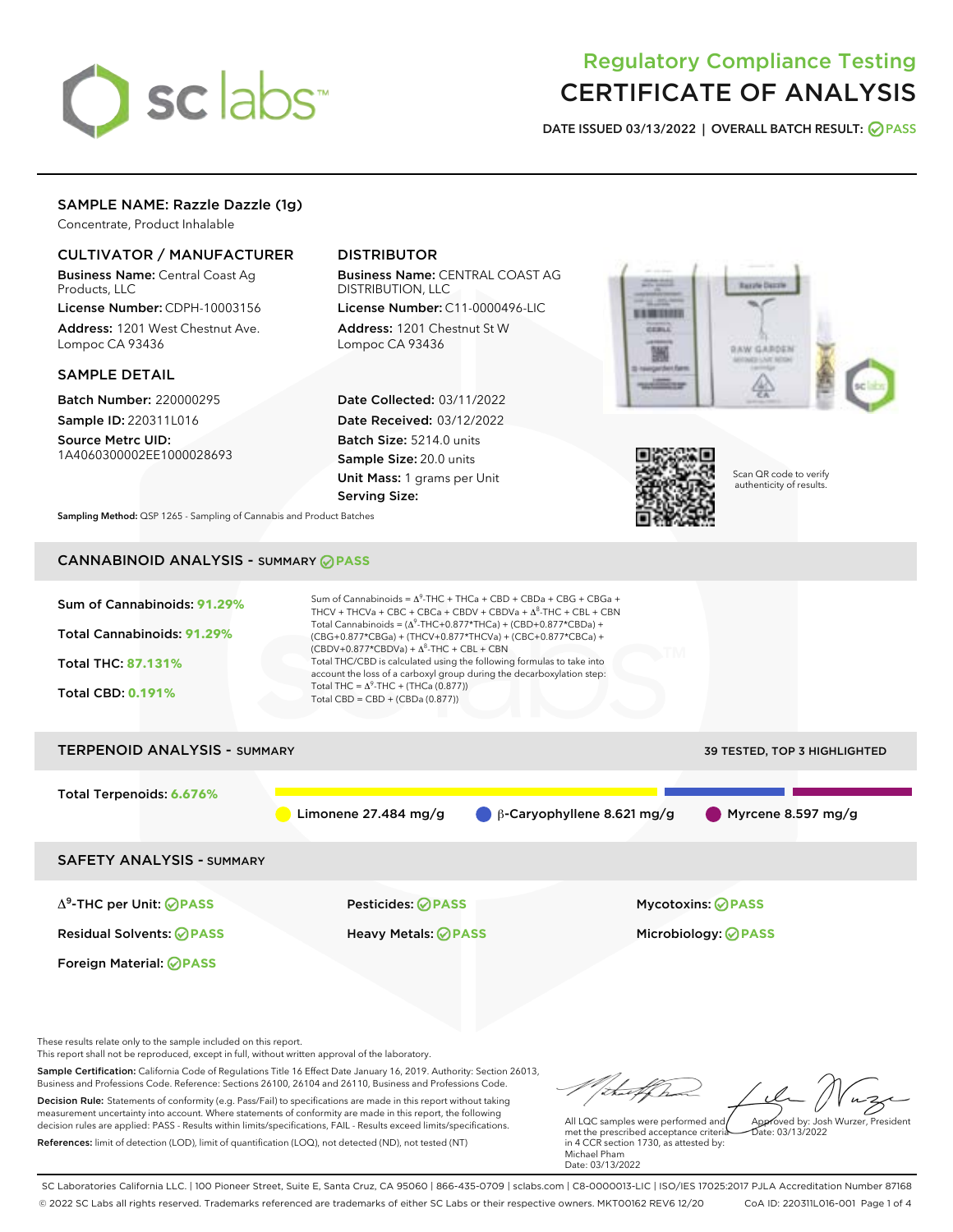



RAZZLE DAZZLE (1G) | DATE ISSUED 03/13/2022 | OVERALL BATCH RESULT: @ PASS

#### CANNABINOID TEST RESULTS - 03/12/2022 2 PASS

Tested by high-performance liquid chromatography with diode-array detection (HPLC-DAD). **Method:** QSP 1157 - Analysis of Cannabinoids by HPLC-DAD

#### TOTAL CANNABINOIDS: **91.29%**

Total Cannabinoids (Total THC) + (Total CBD) + (Total CBG) + (Total THCV) + (Total CBC) +  $(Total CBDV) +  $\Delta^8$ -THC + CBL + CBN$ 

TOTAL THC: **87.131%** Total THC (Δ<sup>9</sup> -THC+0.877\*THCa)

TOTAL CBD: **0.191%**

Total CBD (CBD+0.877\*CBDa)

TOTAL CBG: 3.226% Total CBG (CBG+0.877\*CBGa)

TOTAL THCV: 0.56% Total THCV (THCV+0.877\*THCVa)

TOTAL CBC: ND Total CBC (CBC+0.877\*CBCa)

TOTAL CBDV: ND Total CBDV (CBDV+0.877\*CBDVa)

| <b>COMPOUND</b> | LOD/LOO<br>(mg/g)          | <b>MEASUREMENT</b><br><b>UNCERTAINTY</b><br>(mg/g) | <b>RESULT</b><br>(mg/g) | <b>RESULT</b><br>(%) |
|-----------------|----------------------------|----------------------------------------------------|-------------------------|----------------------|
| $\Delta^9$ -THC | 0.06/0.26                  | ±23.351                                            | 871.31                  | 87.131               |
| <b>CBG</b>      | 0.06/0.19                  | ±0.990                                             | 32.26                   | 3.226                |
| <b>THCV</b>     | 0.1 / 0.2                  | ±0.22                                              | 5.6                     | 0.56                 |
| <b>CBD</b>      | 0.07/0.29                  | ±0.069                                             | 1.91                    | 0.191                |
| <b>CBN</b>      | 0.1/0.3                    | ±0.09                                              | 1.8                     | 0.18                 |
| $\Delta^8$ -THC | 0.1/0.4                    | N/A                                                | <b>ND</b>               | <b>ND</b>            |
| <b>THCa</b>     | 0.05/0.14                  | N/A                                                | <b>ND</b>               | <b>ND</b>            |
| <b>THCVa</b>    | 0.07 / 0.20                | N/A                                                | <b>ND</b>               | <b>ND</b>            |
| <b>CBDa</b>     | 0.02/0.19                  | N/A                                                | <b>ND</b>               | <b>ND</b>            |
| <b>CBDV</b>     | 0.04 / 0.15                | N/A                                                | <b>ND</b>               | <b>ND</b>            |
| <b>CBDVa</b>    | 0.03/0.53                  | N/A                                                | <b>ND</b>               | <b>ND</b>            |
| <b>CBGa</b>     | 0.1 / 0.2                  | N/A                                                | <b>ND</b>               | <b>ND</b>            |
| <b>CBL</b>      | 0.06 / 0.24                | N/A                                                | <b>ND</b>               | <b>ND</b>            |
| <b>CBC</b>      | 0.2 / 0.5                  | N/A                                                | <b>ND</b>               | <b>ND</b>            |
| <b>CBCa</b>     | 0.07/0.28                  | N/A                                                | <b>ND</b>               | <b>ND</b>            |
|                 | <b>SUM OF CANNABINOIDS</b> |                                                    | 912.9 mg/g              | 91.29%               |

#### **UNIT MASS: 1 grams per Unit**

| $\Delta^9$ -THC per Unit               | 1100 per-package limit | 871.31 mg/unit | <b>PASS</b> |
|----------------------------------------|------------------------|----------------|-------------|
| <b>Total THC per Unit</b>              |                        | 871.31 mg/unit |             |
| <b>CBD</b> per Unit                    |                        | $1.91$ mg/unit |             |
| <b>Total CBD per Unit</b>              |                        | $1.91$ mg/unit |             |
| <b>Sum of Cannabinoids</b><br>per Unit |                        | 912.9 mg/unit  |             |
| <b>Total Cannabinoids</b><br>per Unit  |                        | 912.9 mg/unit  |             |

| <b>COMPOUND</b>         | LOD/LOQ<br>(mg/g) | <b>MEASUREMENT</b><br><b>UNCERTAINTY</b><br>(mg/g) | <b>RESULT</b><br>(mg/g)                         | <b>RESULT</b><br>(%) |
|-------------------------|-------------------|----------------------------------------------------|-------------------------------------------------|----------------------|
| Limonene                | 0.005 / 0.016     | ±0.3051                                            | 27.484                                          | 2.7484               |
| β-Caryophyllene         | 0.004 / 0.012     | ±0.2388                                            | 8.621                                           | 0.8621               |
| <b>Myrcene</b>          | 0.008 / 0.025     | ±0.0860                                            | 8.597                                           | 0.8597               |
| <b>Terpinolene</b>      | 0.008 / 0.026     | ±0.0665                                            | 4.181                                           | 0.4181               |
| $\beta$ -Pinene         | 0.004 / 0.014     | ±0.0355                                            | 3.990                                           | 0.3990               |
| $\alpha$ -Pinene        | 0.005 / 0.017     | ±0.0198                                            | 2.952                                           | 0.2952               |
| β-Ocimene               | 0.006 / 0.020     | ±0.0579                                            | 2.316                                           | 0.2316               |
| $\alpha$ -Humulene      | 0.009 / 0.029     | ±0.0578                                            | 2.312                                           | 0.2312               |
| Linalool                | 0.009 / 0.032     | ±0.0490                                            | 1.657                                           | 0.1657               |
| Fenchol                 | 0.010 / 0.034     | ±0.0371                                            | 1.231                                           | 0.1231               |
| Terpineol               | 0.009 / 0.031     | ±0.0382                                            | 0.799                                           | 0.0799               |
| Camphene                | 0.005 / 0.015     | ±0.0044                                            | 0.486                                           | 0.0486               |
| Fenchone                | 0.009 / 0.028     | ±0.0058                                            | 0.258                                           | 0.0258               |
| trans-β-Farnesene       | 0.008 / 0.025     | ±0.0071                                            | 0.258                                           | 0.0258               |
| $\alpha$ -Bisabolol     | 0.008 / 0.026     | ±0.0101                                            | 0.243                                           | 0.0243               |
| <b>Borneol</b>          | 0.005 / 0.016     | ±0.0066                                            | 0.203                                           | 0.0203               |
| Citronellol             | 0.003 / 0.010     | ±0.0072                                            | 0.189                                           | 0.0189               |
| Valencene               | 0.009 / 0.030     | ±0.0093                                            | 0.174                                           | 0.0174               |
| $\alpha$ -Phellandrene  | 0.006 / 0.020     | ±0.0018                                            | 0.166                                           | 0.0166               |
| $\alpha$ -Terpinene     | 0.005 / 0.017     | ±0.0015                                            | 0.126                                           | 0.0126               |
| $\Delta^3$ -Carene      | 0.005 / 0.018     | ±0.0013                                            | 0.121                                           | 0.0121               |
| $\gamma$ -Terpinene     | 0.006 / 0.018     | ±0.0014                                            | 0.103                                           | 0.0103               |
| Nerolidol               | 0.006 / 0.019     | ±0.0039                                            | 0.080                                           | 0.0080               |
| Guaiol                  | 0.009 / 0.030     | ±0.0024                                            | 0.065                                           | 0.0065               |
| Caryophyllene<br>Oxide  | 0.010 / 0.033     | ±0.0015                                            | 0.043                                           | 0.0043               |
| Sabinene Hydrate        | 0.006 / 0.022     | ±0.0008                                            | 0.025                                           | 0.0025               |
| Eucalyptol              | 0.006 / 0.018     | ±0.0005                                            | 0.023                                           | 0.0023               |
| Sabinene                | 0.004 / 0.014     | ±0.0002                                            | 0.021                                           | 0.0021               |
| p-Cymene                | 0.005 / 0.016     | ±0.0004                                            | 0.018                                           | 0.0018               |
| Geraniol                | 0.002 / 0.007     | ±0.0006                                            | 0.018                                           | 0.0018               |
| Isoborneol              | 0.004 / 0.012     | N/A                                                | <loq< th=""><th><loq< th=""></loq<></th></loq<> | <loq< th=""></loq<>  |
| Nerol                   | 0.003 / 0.011     | N/A                                                | <loq< th=""><th><loq< th=""></loq<></th></loq<> | <loq< th=""></loq<>  |
| Isopulegol              | 0.005 / 0.016     | N/A                                                | ND                                              | ND                   |
| Camphor                 | 0.006 / 0.019     | N/A                                                | ND                                              | ND                   |
| Menthol                 | 0.008 / 0.025     | N/A                                                | ND                                              | ND                   |
| Pulegone                | 0.003 / 0.011     | N/A                                                | ND                                              | ND                   |
| <b>Geranyl Acetate</b>  | 0.004 / 0.014     | N/A                                                | ND                                              | ND                   |
| $\alpha$ -Cedrene       | 0.005 / 0.016     | N/A                                                | ND                                              | ND                   |
| Cedrol                  | 0.008 / 0.027     | N/A                                                | ND                                              | ND                   |
| <b>TOTAL TERPENOIDS</b> |                   |                                                    | 66.760 mg/g                                     | 6.676%               |

SC Laboratories California LLC. | 100 Pioneer Street, Suite E, Santa Cruz, CA 95060 | 866-435-0709 | sclabs.com | C8-0000013-LIC | ISO/IES 17025:2017 PJLA Accreditation Number 87168 © 2022 SC Labs all rights reserved. Trademarks referenced are trademarks of either SC Labs or their respective owners. MKT00162 REV6 12/20 CoA ID: 220311L016-001 Page 2 of 4

#### TERPENOID TEST RESULTS - 03/13/2022

Terpene analysis utilizing gas chromatography-flame ionization detection (GC-FID). **Method:** QSP 1192 - Analysis of Terpenoids by GC-FID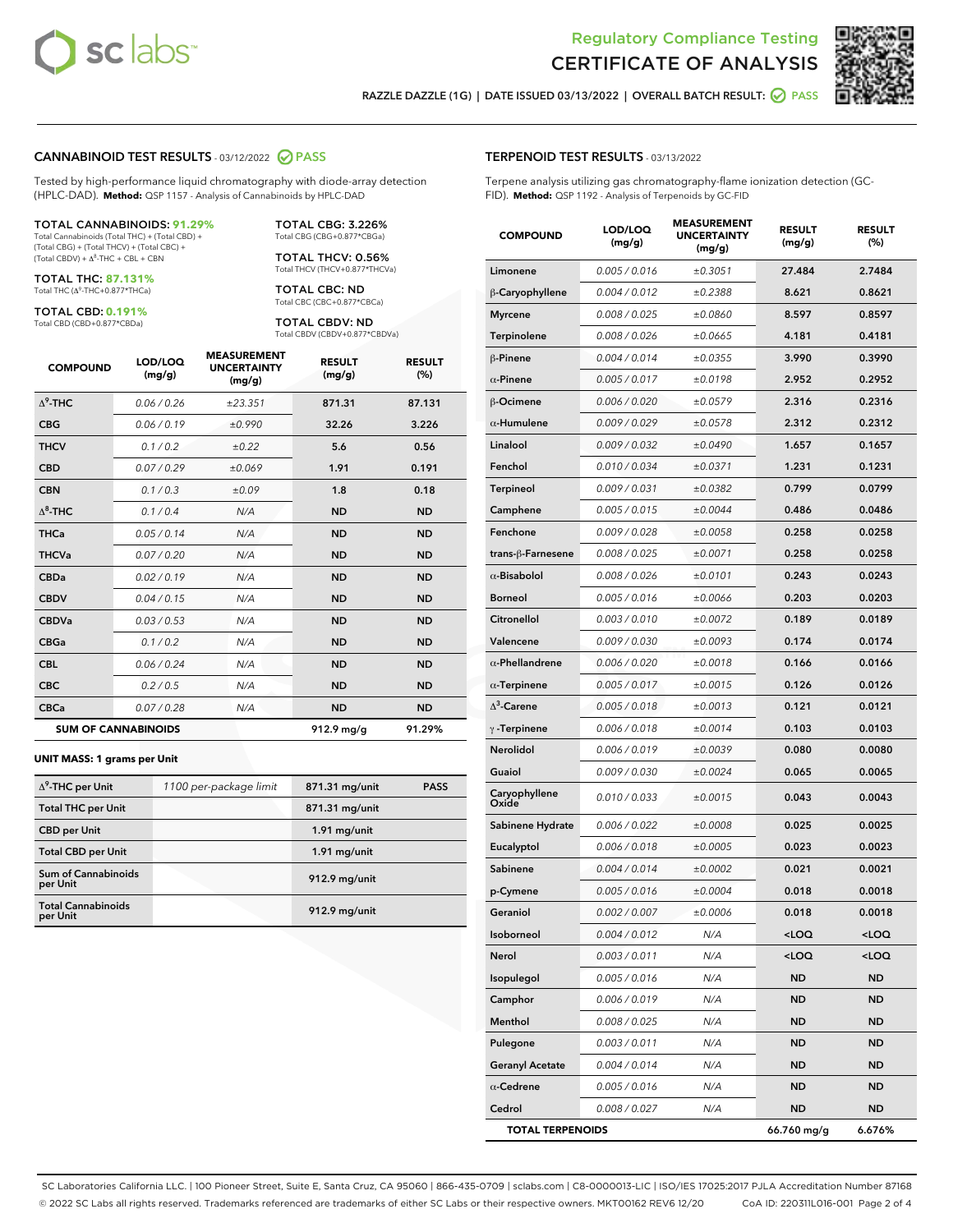



RAZZLE DAZZLE (1G) | DATE ISSUED 03/13/2022 | OVERALL BATCH RESULT:  $\bigcirc$  PASS

# CATEGORY 1 PESTICIDE TEST RESULTS - 03/13/2022 2 PASS

Pesticide and plant growth regulator analysis utilizing high-performance liquid chromatography-mass spectrometry (HPLC-MS) or gas chromatography-mass spectrometry (GC-MS). \*GC-MS utilized where indicated. **Method:** QSP 1212 - Analysis of Pesticides and Mycotoxins by LC-MS or QSP 1213 - Analysis of Pesticides by GC-MS

| <b>COMPOUND</b>             | LOD/LOQ<br>$(\mu g/g)$ | <b>ACTION</b><br>LIMIT<br>$(\mu g/g)$ | <b>MEASUREMENT</b><br><b>UNCERTAINTY</b><br>$(\mu g/g)$ | <b>RESULT</b><br>$(\mu g/g)$ | <b>RESULT</b> |
|-----------------------------|------------------------|---------------------------------------|---------------------------------------------------------|------------------------------|---------------|
| Aldicarb                    | 0.03 / 0.08            | $\ge$ LOD                             | N/A                                                     | <b>ND</b>                    | <b>PASS</b>   |
| Carbofuran                  | 0.02 / 0.05            | $\ge$ LOD                             | N/A                                                     | <b>ND</b>                    | <b>PASS</b>   |
| Chlordane*                  | 0.03/0.08              | $\ge$ LOD                             | N/A                                                     | <b>ND</b>                    | <b>PASS</b>   |
| Chlorfenapyr*               | 0.03/0.10              | $\ge$ LOD                             | N/A                                                     | <b>ND</b>                    | <b>PASS</b>   |
| Chlorpyrifos                | 0.02/0.06              | $\ge$ LOD                             | N/A                                                     | <b>ND</b>                    | <b>PASS</b>   |
| Coumaphos                   | 0.02 / 0.07            | $>$ LOD                               | N/A                                                     | <b>ND</b>                    | <b>PASS</b>   |
| Daminozide                  | 0.02 / 0.07            | $>$ LOD                               | N/A                                                     | <b>ND</b>                    | <b>PASS</b>   |
| <b>Dichlorvos</b><br>(DDVP) | 0.03/0.09              | $\ge$ LOD                             | N/A                                                     | <b>ND</b>                    | <b>PASS</b>   |
| Dimethoate                  | 0.03/0.08              | $>$ LOD                               | N/A                                                     | <b>ND</b>                    | <b>PASS</b>   |
| Ethoprophos                 | 0.03/0.10              | $\ge$ LOD                             | N/A                                                     | <b>ND</b>                    | <b>PASS</b>   |
| Etofenprox                  | 0.02 / 0.06            | $>$ LOD                               | N/A                                                     | <b>ND</b>                    | <b>PASS</b>   |
| Fenoxycarb                  | 0.03/0.08              | $>$ LOD                               | N/A                                                     | <b>ND</b>                    | <b>PASS</b>   |
| Fipronil                    | 0.03/0.08              | $\ge$ LOD                             | N/A                                                     | <b>ND</b>                    | <b>PASS</b>   |
| Imazalil                    | 0.02 / 0.06            | $>$ LOD                               | N/A                                                     | <b>ND</b>                    | <b>PASS</b>   |
| <b>Methiocarb</b>           | 0.02 / 0.07            | $\ge$ LOD                             | N/A                                                     | <b>ND</b>                    | <b>PASS</b>   |
| Parathion-methyl            | 0.03/0.10              | $>$ LOD                               | N/A                                                     | <b>ND</b>                    | <b>PASS</b>   |
| <b>Mevinphos</b>            | 0.03/0.09              | $\ge$ LOD                             | N/A                                                     | <b>ND</b>                    | <b>PASS</b>   |
| Paclobutrazol               | 0.02 / 0.05            | $\ge$ LOD                             | N/A                                                     | <b>ND</b>                    | <b>PASS</b>   |
| Propoxur                    | 0.03/0.09              | $\ge$ LOD                             | N/A                                                     | <b>ND</b>                    | <b>PASS</b>   |
| Spiroxamine                 | 0.03/0.08              | $\ge$ LOD                             | N/A                                                     | <b>ND</b>                    | <b>PASS</b>   |
| Thiacloprid                 | 0.03/0.10              | $>$ LOD                               | N/A                                                     | <b>ND</b>                    | <b>PASS</b>   |
|                             |                        |                                       |                                                         |                              |               |

### CATEGORY 2 PESTICIDE TEST RESULTS - 03/13/2022 @ PASS

| <b>COMPOUND</b>          | LOD/LOQ<br>$(\mu g/g)$ | <b>ACTION</b><br><b>LIMIT</b><br>$(\mu g/g)$ | <b>MEASUREMENT</b><br><b>UNCERTAINTY</b><br>$(\mu g/g)$ | <b>RESULT</b><br>$(\mu g/g)$ | <b>RESULT</b> |
|--------------------------|------------------------|----------------------------------------------|---------------------------------------------------------|------------------------------|---------------|
| Abamectin                | 0.03/0.10              | 0.1                                          | N/A                                                     | <b>ND</b>                    | <b>PASS</b>   |
| Acephate                 | 0.02/0.07              | 0.1                                          | N/A                                                     | <b>ND</b>                    | <b>PASS</b>   |
| Acequinocyl              | 0.02/0.07              | 0.1                                          | N/A                                                     | <b>ND</b>                    | <b>PASS</b>   |
| Acetamiprid              | 0.02/0.05              | 0.1                                          | N/A                                                     | <b>ND</b>                    | <b>PASS</b>   |
| Azoxystrobin             | 0.02 / 0.07            | 0.1                                          | N/A                                                     | <b>ND</b>                    | <b>PASS</b>   |
| <b>Bifenazate</b>        | 0.01/0.04              | 0.1                                          | N/A                                                     | <b>ND</b>                    | <b>PASS</b>   |
| <b>Bifenthrin</b>        | 0.02 / 0.05            | 3                                            | N/A                                                     | <b>ND</b>                    | <b>PASS</b>   |
| <b>Boscalid</b>          | 0.03/0.09              | 0.1                                          | N/A                                                     | <b>ND</b>                    | <b>PASS</b>   |
| Captan                   | 0.19/0.57              | 0.7                                          | N/A                                                     | <b>ND</b>                    | <b>PASS</b>   |
| Carbaryl                 | 0.02/0.06              | 0.5                                          | N/A                                                     | <b>ND</b>                    | <b>PASS</b>   |
| Chlorantranilip-<br>role | 0.04/0.12              | 10                                           | N/A                                                     | <b>ND</b>                    | <b>PASS</b>   |
| Clofentezine             | 0.03/0.09              | 0.1                                          | N/A                                                     | <b>ND</b>                    | <b>PASS</b>   |

| <b>CATEGORY 2 PESTICIDE TEST RESULTS</b> - 03/13/2022 continued |
|-----------------------------------------------------------------|
|-----------------------------------------------------------------|

| <b>COMPOUND</b>               | LOD/LOQ<br>(µg/g) | <b>ACTION</b><br><b>LIMIT</b><br>$(\mu g/g)$ | <b>MEASUREMENT</b><br><b>UNCERTAINTY</b><br>$(\mu g/g)$ | <b>RESULT</b><br>(µg/g) | <b>RESULT</b> |
|-------------------------------|-------------------|----------------------------------------------|---------------------------------------------------------|-------------------------|---------------|
| Cyfluthrin                    | 0.12 / 0.38       | $\overline{c}$                               | N/A                                                     | <b>ND</b>               | <b>PASS</b>   |
| Cypermethrin                  | 0.11 / 0.32       | 1                                            | N/A                                                     | <b>ND</b>               | <b>PASS</b>   |
| <b>Diazinon</b>               | 0.02 / 0.05       | 0.1                                          | N/A                                                     | <b>ND</b>               | <b>PASS</b>   |
| Dimethomorph                  | 0.03 / 0.09       | $\overline{c}$                               | N/A                                                     | <b>ND</b>               | <b>PASS</b>   |
| Etoxazole                     | 0.02 / 0.06       | 0.1                                          | N/A                                                     | <b>ND</b>               | <b>PASS</b>   |
| Fenhexamid                    | 0.03 / 0.09       | 0.1                                          | N/A                                                     | <b>ND</b>               | <b>PASS</b>   |
| Fenpyroximate                 | 0.02 / 0.06       | 0.1                                          | N/A                                                     | <b>ND</b>               | <b>PASS</b>   |
| Flonicamid                    | 0.03 / 0.10       | 0.1                                          | N/A                                                     | <b>ND</b>               | <b>PASS</b>   |
| Fludioxonil                   | 0.03 / 0.10       | 0.1                                          | N/A                                                     | <b>ND</b>               | <b>PASS</b>   |
| Hexythiazox                   | 0.02 / 0.07       | 0.1                                          | N/A                                                     | <b>ND</b>               | <b>PASS</b>   |
| Imidacloprid                  | 0.04 / 0.11       | 5                                            | N/A                                                     | <b>ND</b>               | <b>PASS</b>   |
| Kresoxim-methyl               | 0.02 / 0.07       | 0.1                                          | N/A                                                     | <b>ND</b>               | <b>PASS</b>   |
| Malathion                     | 0.03 / 0.09       | 0.5                                          | N/A                                                     | <b>ND</b>               | <b>PASS</b>   |
| Metalaxyl                     | 0.02 / 0.07       | $\overline{c}$                               | N/A                                                     | <b>ND</b>               | <b>PASS</b>   |
| Methomyl                      | 0.03 / 0.10       | $\mathcal{I}$                                | N/A                                                     | <b>ND</b>               | <b>PASS</b>   |
| Myclobutanil                  | 0.03 / 0.09       | 0.1                                          | N/A                                                     | <b>ND</b>               | <b>PASS</b>   |
| <b>Naled</b>                  | 0.02 / 0.07       | 0.1                                          | N/A                                                     | <b>ND</b>               | <b>PASS</b>   |
| Oxamyl                        | 0.04 / 0.11       | 0.5                                          | N/A                                                     | <b>ND</b>               | <b>PASS</b>   |
| Pentachloronitro-<br>benzene* | 0.03/0.09         | 0.1                                          | N/A                                                     | <b>ND</b>               | <b>PASS</b>   |
| Permethrin                    | 0.04 / 0.12       | 0.5                                          | N/A                                                     | <b>ND</b>               | <b>PASS</b>   |
| Phosmet                       | 0.03 / 0.10       | 0.1                                          | N/A                                                     | <b>ND</b>               | <b>PASS</b>   |
| Piperonyl<br><b>Butoxide</b>  | 0.02 / 0.07       | 3                                            | N/A                                                     | <b>ND</b>               | <b>PASS</b>   |
| Prallethrin                   | 0.03 / 0.08       | 0.1                                          | N/A                                                     | <b>ND</b>               | <b>PASS</b>   |
| Propiconazole                 | 0.02 / 0.07       | 0.1                                          | N/A                                                     | <b>ND</b>               | <b>PASS</b>   |
| Pyrethrins                    | 0.04 / 0.12       | 0.5                                          | N/A                                                     | <b>ND</b>               | <b>PASS</b>   |
| Pyridaben                     | 0.02 / 0.07       | 0.1                                          | N/A                                                     | <b>ND</b>               | <b>PASS</b>   |
| Spinetoram                    | 0.02 / 0.07       | 0.1                                          | N/A                                                     | <b>ND</b>               | <b>PASS</b>   |
| Spinosad                      | 0.02 / 0.07       | 0.1                                          | N/A                                                     | <b>ND</b>               | <b>PASS</b>   |
| Spiromesifen                  | 0.02 / 0.05       | 0.1                                          | N/A                                                     | <b>ND</b>               | <b>PASS</b>   |
| Spirotetramat                 | 0.02 / 0.06       | 0.1                                          | N/A                                                     | <b>ND</b>               | PASS          |
| Tebuconazole                  | 0.02 / 0.07       | 0.1                                          | N/A                                                     | <b>ND</b>               | <b>PASS</b>   |
| Thiamethoxam                  | 0.03 / 0.10       | 5                                            | N/A                                                     | <b>ND</b>               | <b>PASS</b>   |
| Trifloxystrobin               | 0.03 / 0.08       | 0.1                                          | N/A                                                     | <b>ND</b>               | <b>PASS</b>   |

SC Laboratories California LLC. | 100 Pioneer Street, Suite E, Santa Cruz, CA 95060 | 866-435-0709 | sclabs.com | C8-0000013-LIC | ISO/IES 17025:2017 PJLA Accreditation Number 87168 © 2022 SC Labs all rights reserved. Trademarks referenced are trademarks of either SC Labs or their respective owners. MKT00162 REV6 12/20 CoA ID: 220311L016-001 Page 3 of 4